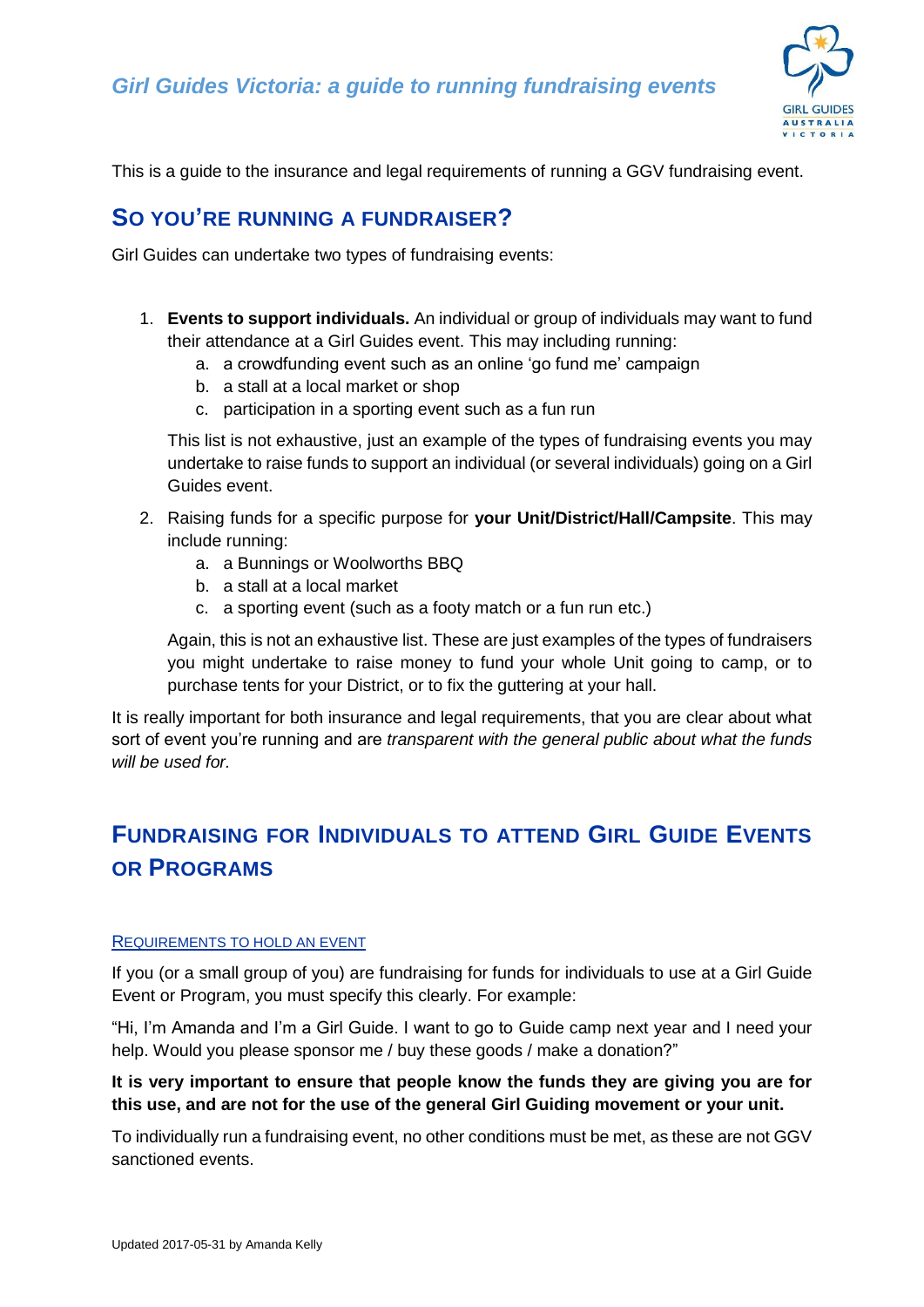

#### USING THE GIRL GUIDE BRAND

In a situation like this, you may wear your uniform (with any badges if applicable) and mention the Girl Guide Event or Program you want to attend. On signs or social media posts, you may include the Trefoil (but not the GGV or GGA logo). See the example below:





#### **Trefoil ONLY is OK Full Logo is NOT OK**

#### USE OF FUNDS

Once you've received the funds, you must use them for the purpose you told people you would. If something unusual happens and you cannot (e.g. you fall sick and can't attend the camp), then you must agree with your Unit/District how the funds can be best used to honour the intentions of the people who donated in the first place.

#### PUBLIC LIABILITY

Note that public liability insurance does not cover fundraising events for individuals seeking to raise money to attend Guide events. If you are asked to provide a certificate of currency for a fundraising event related to public liability insurance, the event must be a Girl Guides Sanctioned event as described below.

## **FUNDRAISING FOR YOUR UNIT/DISTRICT/HALL/CAMPSITE**

Units/Districts/Support Groups will often fundraise for specific purposes unique to their own areas. This can include hall repairs, unit activities, paying for leaders' fees and uniforms, and fundraising to send a group of girls to Guide camp. In this last case, funds raised must be shared by all girls attending the camp or event rather than used by individuals. In all these cases, the fundraising events must be 'sanctioned' by GGV. See below for how an event is sanctioned.

#### REQUIREMENTS TO HOLD A SANCTIONED EVENT

Our public liability insurance covers Events or Programs 'sanctioned' by Girl Guides Victoria. This means the event is known to the Region or District Leadership, it's on the events calendar, and all requirements to hold any GGV event, including Occupational Health and Safety, Food Handling, Cash Handling, Working with Children and Police Checks, have been met.

Refer to GO1 First Aid Requirements, GO5 Food Safety, GO6 Sun Protection, G010 Emergency Response, GO11 Anaphylaxis and Allergy Response, GO42 Police Checks and WWCC, GO44 Child Protection and finally ADM56 Risk Management. All of these policies are available on the GGV website [http://www.guidesvic.org.au](http://www.guidesvic.org.au/)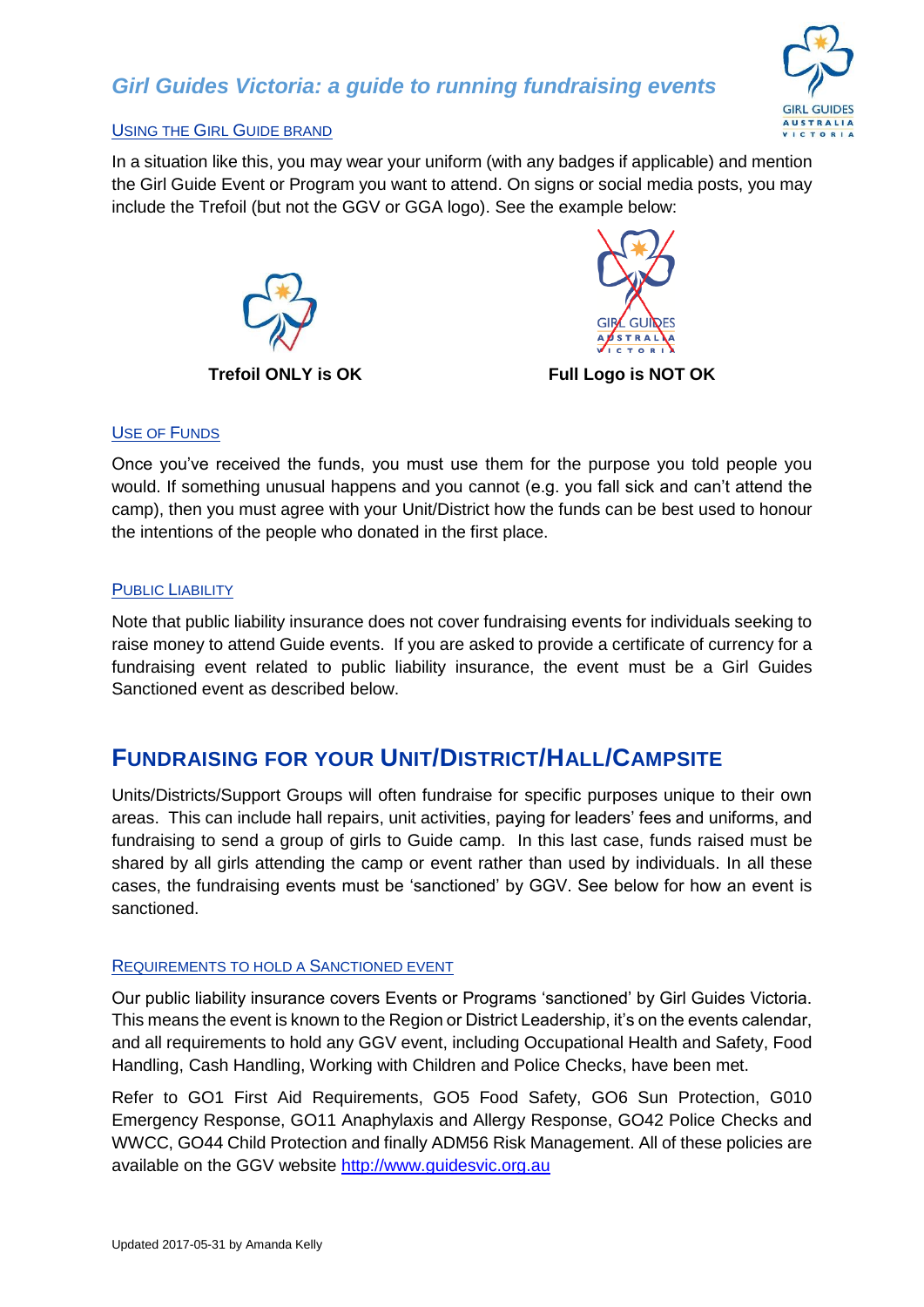### *Girl Guides Victoria: a guide to running fundraising events*



This does not have to be complicated and there are no GGV forms to fill out. However, it does need to be clear to both management and the community that this is being run to benefit all of the Girl Guides in your Unit/District/group or your Girl Guides hall/campsite.

#### USING THE GIRL GUIDE BRAND

In the case of sanctioned events, it is fine to use the full Girl Guides Victoria logo with the words "Girl Guides Australia Victoria" on it.



As with all funds raised for GGV activities, the GGV Act states that the assets of the Association are there to serve all the girls of the Association. This means that when you raise funds for your event/activity, the funds must be banked in a GGV bank account, and you must honour the purpose for which you raised the funds. It's absolutely fine to use the funds for the girls in your Unit/District (or for the hall repair for example), just make sure you are accounting for the money appropriately. See the Finance Manual for more information on accounting for money.

#### **INSURANCE**

There are two key insurance policies that are relied upon when organising an event.

1. *Public Liability Insurance:* Public Liability Insurance supports you individually and/ or Girl Guides Victoria if we are required to defend a claim for personal injury or property damage, and includes cover for compensation as well as the legal costs incurred to defend the claim. Even if you (or Girl Guides Victoria) have not been negligent, the policy will respond to ensure that the claim against you is defended and that legal costs are paid for. The public liability policy also extends to property in your care, custody and control, where the owner believes that we are responsible for the damage to their property and wishes to try and recover their costs.

When organising a sanctioned fundraising event on behalf of Girl Guides Victoria, it is important to note that the Public Liability Policy is relevant only to the event. It is not intended to provide protection for anyone other than those representing Girl Guides Victoria.

2. *Personal Accident Insurance:* Personal Accident Insurance is available to all Members and Volunteers of Girl Guides Victoria. It is a no-fault insurance that provides a benefit in the event of a Permanent Disablement or Death. There are also additional benefits available for some types of injury, including non-Medicare medical expenses for things like broken bones, and might include weekly benefit payments for a period if you are unable to work.

The Personal Accident Policy is designed to cover Members and known Voluntary Workers of Girl Guides Victoria. It does not cover the participants of a fundraiser; for example, the public attending the event. This is another reason why sanctioned events must be known to the local management and on the events calendar, as the provide proof that the event covers the named groups holding the event.